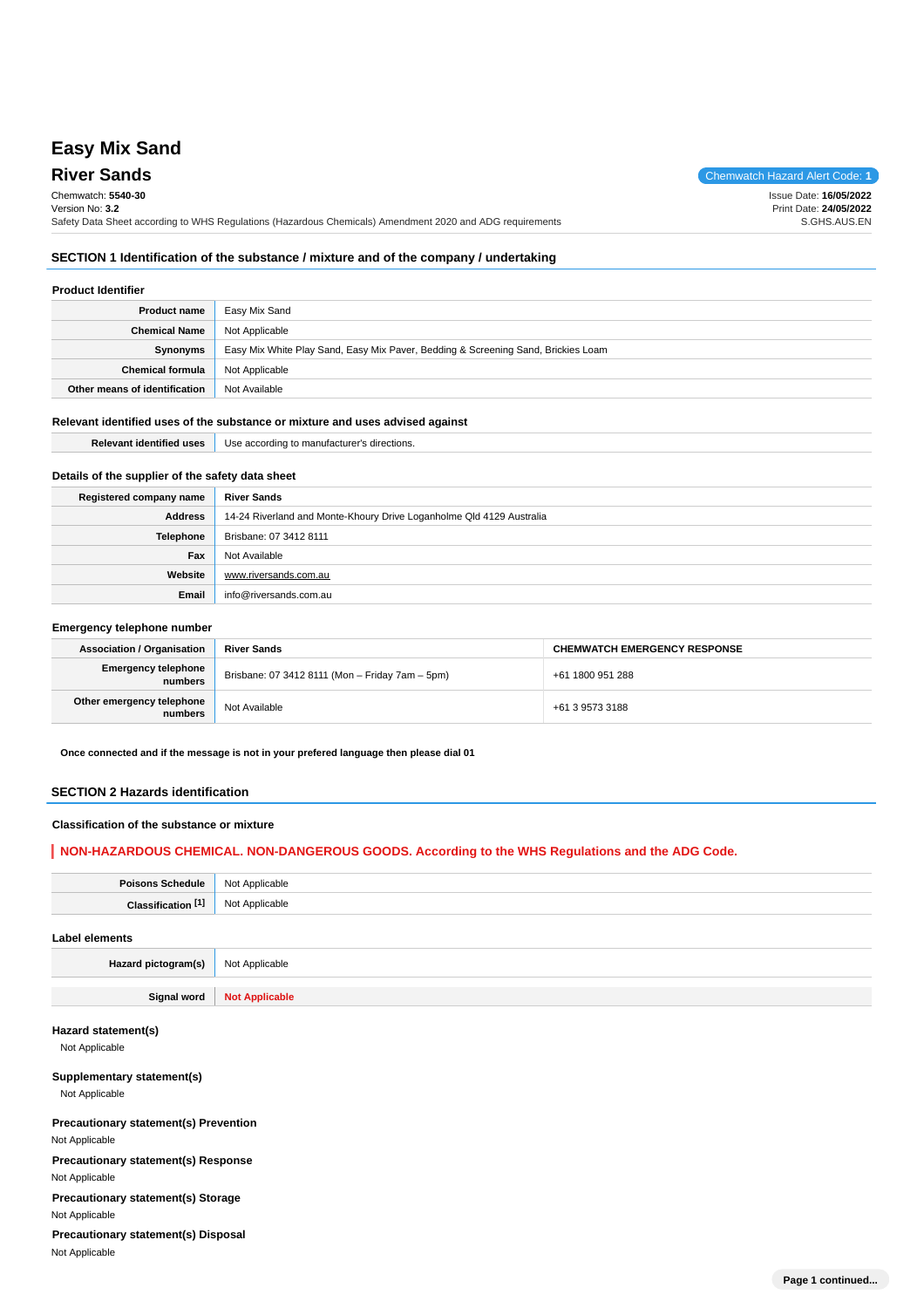Not Applicable

# **SECTION 3 Composition / information on ingredients**

#### **Substances**

See section below for composition of Mixtures

### **Mixtures**

| <b>CAS No</b> | %[weight]                                                                                                                                                                                      | Name |
|---------------|------------------------------------------------------------------------------------------------------------------------------------------------------------------------------------------------|------|
| Not Available | >60                                                                                                                                                                                            | Sand |
| Leaend:       | 1. Classified by Chemwatch; 2. Classification drawn from HCIS; 3. Classification drawn from Regulation (EU) No 1272/2008 - Annex VI: 4.<br>Classification drawn from C&L * EU IOELVs available |      |

# **SECTION 4 First aid measures**

# **Description of first aid measures**

| <b>Eye Contact</b>  | If this product comes in contact with the eyes:<br>▶ Wash out immediately with fresh running water.<br>Ensure complete irrigation of the eye by keeping eyelids apart and away from eye and moving the eyelids by occasionally lifting the upper<br>and lower lids.<br>Seek medical attention without delay; if pain persists or recurs seek medical attention.<br>Removal of contact lenses after an eye injury should only be undertaken by skilled personnel.                                |
|---------------------|-------------------------------------------------------------------------------------------------------------------------------------------------------------------------------------------------------------------------------------------------------------------------------------------------------------------------------------------------------------------------------------------------------------------------------------------------------------------------------------------------|
| <b>Skin Contact</b> | If skin or hair contact occurs:<br>Flush skin and hair with running water (and soap if available).<br>Seek medical attention in event of irritation.                                                                                                                                                                                                                                                                                                                                            |
| Inhalation          | If fumes or combustion products are inhaled remove from contaminated area.<br>Lay patient down. Keep warm and rested.<br>Prostheses such as false teeth, which may block airway, should be removed, where possible, prior to initiating first aid procedures.<br>Apply artificial respiration if not breathing, preferably with a demand valve resuscitator, bag-valve mask device, or pocket mask as trained.<br>Perform CPR if necessary.<br>Transport to hospital, or doctor, without delay. |
| Ingestion           | Immediately give a glass of water.<br>First aid is not generally required. If in doubt, contact a Poisons Information Centre or a doctor.                                                                                                                                                                                                                                                                                                                                                       |

# **Indication of any immediate medical attention and special treatment needed**

Treat symptomatically.

# **SECTION 5 Firefighting measures**

# **Extinguishing media**

- There is no restriction on the type of extinguisher which may be used.
- Use extinguishing media suitable for surrounding area.

### **Special hazards arising from the substrate or mixture**

| opecial hazards arising from the substrate of mixture |                                                                                                                                                                                                                                                                                                                                                                                                                                                                                                                                                          |  |
|-------------------------------------------------------|----------------------------------------------------------------------------------------------------------------------------------------------------------------------------------------------------------------------------------------------------------------------------------------------------------------------------------------------------------------------------------------------------------------------------------------------------------------------------------------------------------------------------------------------------------|--|
| <b>Fire Incompatibility</b>                           | None known.                                                                                                                                                                                                                                                                                                                                                                                                                                                                                                                                              |  |
| <b>Advice for firefighters</b>                        |                                                                                                                                                                                                                                                                                                                                                                                                                                                                                                                                                          |  |
| <b>Fire Fighting</b>                                  | Alert Fire Brigade and tell them location and nature of hazard.<br>► Wear breathing apparatus plus protective gloves in the event of a fire.<br>▶ Prevent, by any means available, spillage from entering drains or water courses.<br>Use fire fighting procedures suitable for surrounding area.<br>DO NOT approach containers suspected to be hot.<br>• Cool fire exposed containers with water spray from a protected location.<br>If safe to do so, remove containers from path of fire.<br>Equipment should be thoroughly decontaminated after use. |  |
| <b>Fire/Explosion Hazard</b>                          | • Non combustible.<br>Not considered a significant fire risk, however containers may burn.<br>Decomposition may produce toxic fumes of:<br>silicon dioxide (SiO2)<br>May emit poisonous fumes.                                                                                                                                                                                                                                                                                                                                                           |  |

# **SECTION 6 Accidental release measures**

#### **Personal precautions, protective equipment and emergency procedures** See section 8

**HAZCHEM** Not Applicable

May emit corrosive fumes.

# **Environmental precautions**

See section 12

# **Methods and material for containment and cleaning up**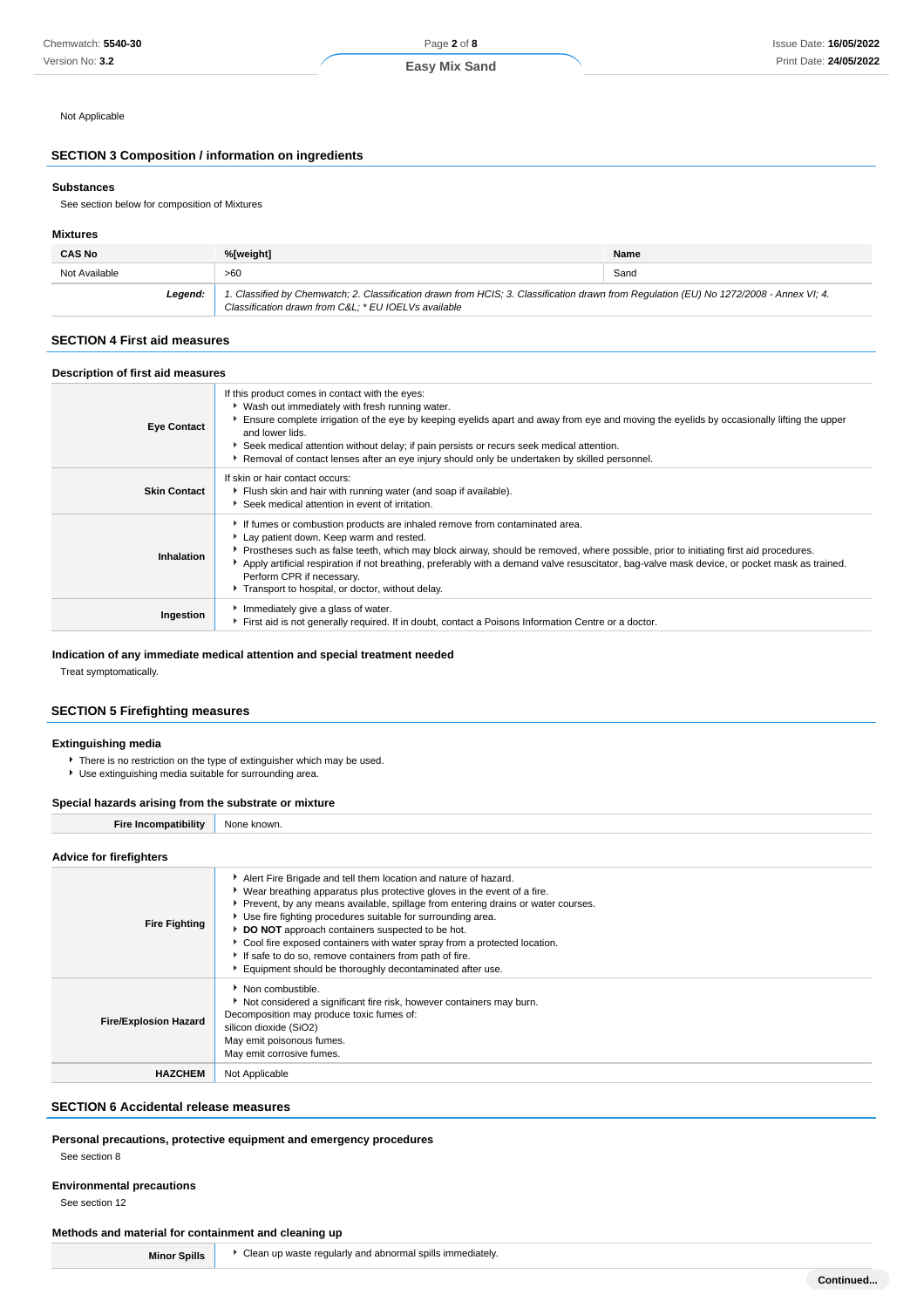|                     | Avoid breathing dust and contact with skin and eyes.<br>Wear protective clothing, gloves, safety glasses and dust respirator.<br>Use dry clean up procedures and avoid generating dust.<br>▶ Vacuum up or sweep up. NOTE: Vacuum cleaner must be fitted with an exhaust micro filter (HEPA type) (consider explosion-proof machines<br>designed to be grounded during storage and use).<br>Dampen with water to prevent dusting before sweeping.<br>Place in suitable containers for disposal.                                                                                                                                                                                                                                                                                                                                                                                                                                                    |
|---------------------|---------------------------------------------------------------------------------------------------------------------------------------------------------------------------------------------------------------------------------------------------------------------------------------------------------------------------------------------------------------------------------------------------------------------------------------------------------------------------------------------------------------------------------------------------------------------------------------------------------------------------------------------------------------------------------------------------------------------------------------------------------------------------------------------------------------------------------------------------------------------------------------------------------------------------------------------------|
| <b>Major Spills</b> | Clear area of personnel and move upwind.<br>Alert Fire Brigade and tell them location and nature of hazard.<br>Wear full body protective clothing with breathing apparatus.<br>Prevent, by all means available, spillage from entering drains or water courses.<br>Consider evacuation (or protect in place).<br>No smoking, naked lights or ignition sources.<br>Increase ventilation.<br>Stop leak if safe to do so.<br>Water spray or fog may be used to disperse / absorb vapour.<br>Contain or absorb spill with sand, earth or vermiculite.<br>Collect recoverable product into labelled containers for recycling.<br>Collect solid residues and seal in labelled drums for disposal.<br>Wash area and prevent runoff into drains.<br>After clean up operations, decontaminate and launder all protective clothing and equipment before storing and re-using.<br>If contamination of drains or waterways occurs, advise emergency services. |

Personal Protective Equipment advice is contained in Section 8 of the SDS.

# **SECTION 7 Handling and storage**

# **Precautions for safe handling**

| Safe handling     | Avoid all personal contact, including inhalation.<br>▶ Wear protective clothing when risk of exposure occurs.<br>▶ Use in a well-ventilated area.<br>Prevent concentration in hollows and sumps.<br>DO NOT enter confined spaces until atmosphere has been checked.<br>DO NOT allow material to contact humans, exposed food or food utensils.<br>Avoid contact with incompatible materials.<br>V When handling, DO NOT eat, drink or smoke.<br>Keep containers securely sealed when not in use.<br>Avoid physical damage to containers.<br>Always wash hands with soap and water after handling.<br>▶ Work clothes should be laundered separately. Launder contaminated clothing before re-use.<br>Use good occupational work practice.<br>▶ Observe manufacturer's storage and handling recommendations contained within this SDS.<br>Atmosphere should be regularly checked against established exposure standards to ensure safe working conditions are maintained. |
|-------------------|-------------------------------------------------------------------------------------------------------------------------------------------------------------------------------------------------------------------------------------------------------------------------------------------------------------------------------------------------------------------------------------------------------------------------------------------------------------------------------------------------------------------------------------------------------------------------------------------------------------------------------------------------------------------------------------------------------------------------------------------------------------------------------------------------------------------------------------------------------------------------------------------------------------------------------------------------------------------------|
| Other information | Store in original containers.<br>Keep containers securely sealed.<br>Store in a cool, dry area protected from environmental extremes.<br>Store away from incompatible materials and foodstuff containers.<br>Protect containers against physical damage and check regularly for leaks.<br>▶ Observe manufacturer's storage and handling recommendations contained within this SDS.<br>For major quantities:<br>▶ Consider storage in bunded areas - ensure storage areas are isolated from sources of community water (including stormwater, ground water,<br>lakes and streams}.<br>Ensure that accidental discharge to air or water is the subject of a contingency disaster management plan; this may require consultation with<br>local authorities.                                                                                                                                                                                                                |

# **Conditions for safe storage, including any incompatibilities**

| Suitable container | Polyethylene or polypropylene container.<br>Check all containers are clearly labelled and free from leaks. |  |
|--------------------|------------------------------------------------------------------------------------------------------------|--|
|                    | None known                                                                                                 |  |

# **SECTION 8 Exposure controls / personal protection**

# **Control parameters**

**Occupational Exposure Limits (OEL)**

**INGREDIENT DATA**

Not Available

# **Emergency Limits**

| Ingredient    | TEEL-1               | TEEL-2        |                     | TEEL-3        |
|---------------|----------------------|---------------|---------------------|---------------|
| Easy Mix Sand | Not Available        | Not Available |                     | Not Available |
|               |                      |               |                     |               |
| Ingredient    | <b>Original IDLH</b> |               | <b>Revised IDLH</b> |               |
| Easy Mix Sand | Not Available        |               | Not Available       |               |

# **Exposure controls**

**Appropriate engineering**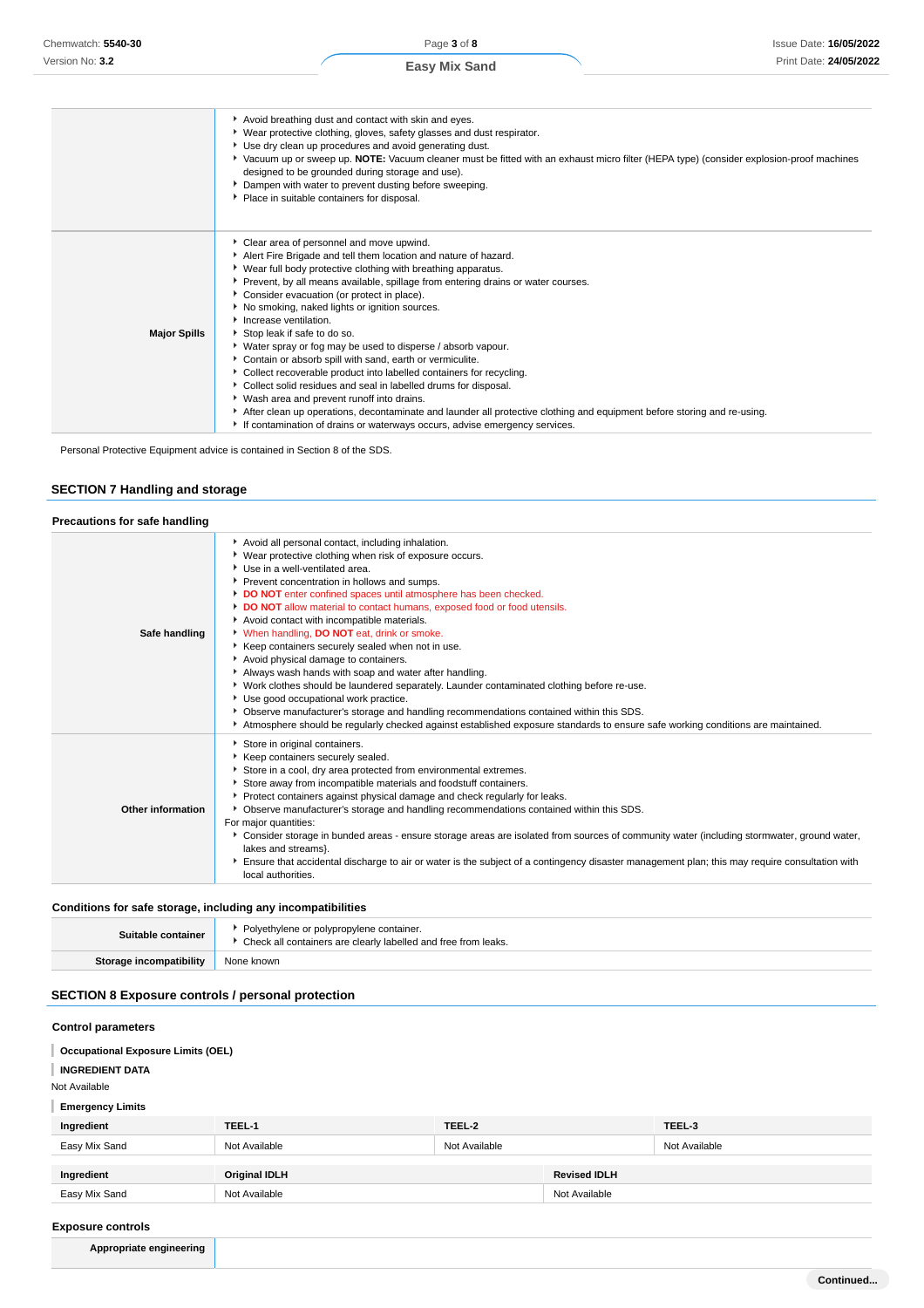| controls                   |                                                                                                                                                                                                                                                                                                                                                                                                                                                                                                                                                                                                                                                                                                                                                                                                                                                                                                                                                                                                                                                                                                                                                                                                                                                                                                                                                                                                                                                                                                                                                                                                                                                                                                                                                                                                                                                                                                                                                                                                                                                                                                                                                                                                                                                                                                                                                                                                                                                                                                                                                                                                                                                                                                                                                                                                                                                                                                                                                                                                                                                                                                                                                                                                                                                                                                                                                                                                                                                                                                                                                                                                                                                                                                                                                                                                                                                                        |
|----------------------------|------------------------------------------------------------------------------------------------------------------------------------------------------------------------------------------------------------------------------------------------------------------------------------------------------------------------------------------------------------------------------------------------------------------------------------------------------------------------------------------------------------------------------------------------------------------------------------------------------------------------------------------------------------------------------------------------------------------------------------------------------------------------------------------------------------------------------------------------------------------------------------------------------------------------------------------------------------------------------------------------------------------------------------------------------------------------------------------------------------------------------------------------------------------------------------------------------------------------------------------------------------------------------------------------------------------------------------------------------------------------------------------------------------------------------------------------------------------------------------------------------------------------------------------------------------------------------------------------------------------------------------------------------------------------------------------------------------------------------------------------------------------------------------------------------------------------------------------------------------------------------------------------------------------------------------------------------------------------------------------------------------------------------------------------------------------------------------------------------------------------------------------------------------------------------------------------------------------------------------------------------------------------------------------------------------------------------------------------------------------------------------------------------------------------------------------------------------------------------------------------------------------------------------------------------------------------------------------------------------------------------------------------------------------------------------------------------------------------------------------------------------------------------------------------------------------------------------------------------------------------------------------------------------------------------------------------------------------------------------------------------------------------------------------------------------------------------------------------------------------------------------------------------------------------------------------------------------------------------------------------------------------------------------------------------------------------------------------------------------------------------------------------------------------------------------------------------------------------------------------------------------------------------------------------------------------------------------------------------------------------------------------------------------------------------------------------------------------------------------------------------------------------------------------------------------------------------------------------------------------------|
| <b>Personal protection</b> |                                                                                                                                                                                                                                                                                                                                                                                                                                                                                                                                                                                                                                                                                                                                                                                                                                                                                                                                                                                                                                                                                                                                                                                                                                                                                                                                                                                                                                                                                                                                                                                                                                                                                                                                                                                                                                                                                                                                                                                                                                                                                                                                                                                                                                                                                                                                                                                                                                                                                                                                                                                                                                                                                                                                                                                                                                                                                                                                                                                                                                                                                                                                                                                                                                                                                                                                                                                                                                                                                                                                                                                                                                                                                                                                                                                                                                                                        |
| Eye and face protection    | Safety glasses with side shields.<br>Chemical goggles.<br>▶ Contact lenses may pose a special hazard; soft contact lenses may absorb and concentrate irritants. A written policy document, describing<br>the wearing of lenses or restrictions on use, should be created for each workplace or task. This should include a review of lens absorption<br>and adsorption for the class of chemicals in use and an account of injury experience. Medical and first-aid personnel should be trained in<br>their removal and suitable equipment should be readily available. In the event of chemical exposure, begin eye irrigation immediately and<br>remove contact lens as soon as practicable. Lens should be removed at the first signs of eye redness or irritation - lens should be removed in<br>a clean environment only after workers have washed hands thoroughly. [CDC NIOSH Current Intelligence Bulletin 59], [AS/NZS 1336 or<br>national equivalent]                                                                                                                                                                                                                                                                                                                                                                                                                                                                                                                                                                                                                                                                                                                                                                                                                                                                                                                                                                                                                                                                                                                                                                                                                                                                                                                                                                                                                                                                                                                                                                                                                                                                                                                                                                                                                                                                                                                                                                                                                                                                                                                                                                                                                                                                                                                                                                                                                                                                                                                                                                                                                                                                                                                                                                                                                                                                                                        |
| <b>Skin protection</b>     | See Hand protection below                                                                                                                                                                                                                                                                                                                                                                                                                                                                                                                                                                                                                                                                                                                                                                                                                                                                                                                                                                                                                                                                                                                                                                                                                                                                                                                                                                                                                                                                                                                                                                                                                                                                                                                                                                                                                                                                                                                                                                                                                                                                                                                                                                                                                                                                                                                                                                                                                                                                                                                                                                                                                                                                                                                                                                                                                                                                                                                                                                                                                                                                                                                                                                                                                                                                                                                                                                                                                                                                                                                                                                                                                                                                                                                                                                                                                                              |
| Hands/feet protection      | The selection of suitable gloves does not only depend on the material, but also on further marks of quality which vary from manufacturer to<br>manufacturer. Where the chemical is a preparation of several substances, the resistance of the glove material can not be calculated in advance<br>and has therefore to be checked prior to the application.<br>The exact break through time for substances has to be obtained from the manufacturer of the protective gloves and has to be observed when<br>making a final choice.<br>Personal hygiene is a key element of effective hand care. Gloves must only be worn on clean hands. After using gloves, hands should be<br>washed and dried thoroughly. Application of a non-perfumed moisturiser is recommended.<br>Suitability and durability of glove type is dependent on usage. Important factors in the selection of gloves include:<br>· frequency and duration of contact,<br>· chemical resistance of glove material,<br>· glove thickness and<br>- dexterity<br>Select gloves tested to a relevant standard (e.g. Europe EN 374, US F739, AS/NZS 2161.1 or national equivalent).<br>When prolonged or frequently repeated contact may occur, a glove with a protection class of 5 or higher (breakthrough time greater than 240<br>minutes according to EN 374, AS/NZS 2161.10.1 or national equivalent) is recommended.<br>· When only brief contact is expected, a glove with a protection class of 3 or higher (breakthrough time greater than 60 minutes according to EN<br>374, AS/NZS 2161.10.1 or national equivalent) is recommended.<br>. Some glove polymer types are less affected by movement and this should be taken into account when considering gloves for long-term use.<br>. Contaminated gloves should be replaced.<br>As defined in ASTM F-739-96 in any application, gloves are rated as:<br>- Excellent when breakthrough time > 480 min<br>Good when breakthrough time > 20 min<br>· Fair when breakthrough time < 20 min<br>. Poor when glove material degrades<br>For general applications, gloves with a thickness typically greater than 0.35 mm, are recommended.<br>It should be emphasised that glove thickness is not necessarily a good predictor of glove resistance to a specific chemical, as the permeation<br>efficiency of the glove will be dependent on the exact composition of the glove material. Therefore, glove selection should also be based on<br>consideration of the task requirements and knowledge of breakthrough times.<br>Glove thickness may also vary depending on the glove manufacturer, the glove type and the glove model. Therefore, the manufacturers technical<br>data should always be taken into account to ensure selection of the most appropriate glove for the task.<br>Note: Depending on the activity being conducted, gloves of varying thickness may be required for specific tasks. For example:<br>· Thinner gloves (down to 0.1 mm or less) may be required where a high degree of manual dexterity is needed. However, these gloves are only<br>likely to give short duration protection and would normally be just for single use applications, then disposed of.<br>· Thicker gloves (up to 3 mm or more) may be required where there is a mechanical (as well as a chemical) risk i.e. where there is abrasion or<br>puncture potential<br>Gloves must only be worn on clean hands. After using gloves, hands should be washed and dried thoroughly. Application of a non-perfumed<br>moisturiser is recommended.<br>Experience indicates that the following polymers are suitable as glove materials for protection against undissolved, dry solids, where abrasive<br>particles are not present.<br>polychloroprene.<br>h nitrile rubber.<br>butyl rubber.<br><sup>t</sup> fluorocaoutchouc.<br>polyvinyl chloride. |
|                            | Gloves should be examined for wear and/ or degradation constantly.                                                                                                                                                                                                                                                                                                                                                                                                                                                                                                                                                                                                                                                                                                                                                                                                                                                                                                                                                                                                                                                                                                                                                                                                                                                                                                                                                                                                                                                                                                                                                                                                                                                                                                                                                                                                                                                                                                                                                                                                                                                                                                                                                                                                                                                                                                                                                                                                                                                                                                                                                                                                                                                                                                                                                                                                                                                                                                                                                                                                                                                                                                                                                                                                                                                                                                                                                                                                                                                                                                                                                                                                                                                                                                                                                                                                     |
| <b>Body protection</b>     | See Other protection below                                                                                                                                                                                                                                                                                                                                                                                                                                                                                                                                                                                                                                                                                                                                                                                                                                                                                                                                                                                                                                                                                                                                                                                                                                                                                                                                                                                                                                                                                                                                                                                                                                                                                                                                                                                                                                                                                                                                                                                                                                                                                                                                                                                                                                                                                                                                                                                                                                                                                                                                                                                                                                                                                                                                                                                                                                                                                                                                                                                                                                                                                                                                                                                                                                                                                                                                                                                                                                                                                                                                                                                                                                                                                                                                                                                                                                             |
| Other protection           | • Overalls.<br>P.V.C apron.<br>Barrier cream.<br>Skin cleansing cream.<br>▶ Eye wash unit.                                                                                                                                                                                                                                                                                                                                                                                                                                                                                                                                                                                                                                                                                                                                                                                                                                                                                                                                                                                                                                                                                                                                                                                                                                                                                                                                                                                                                                                                                                                                                                                                                                                                                                                                                                                                                                                                                                                                                                                                                                                                                                                                                                                                                                                                                                                                                                                                                                                                                                                                                                                                                                                                                                                                                                                                                                                                                                                                                                                                                                                                                                                                                                                                                                                                                                                                                                                                                                                                                                                                                                                                                                                                                                                                                                             |

# **Respiratory protection**

Particulate. (AS/NZS 1716 & 1715, EN 143:2000 & 149:001, ANSI Z88 or national equivalent)

| <b>Required Minimum Protection Factor</b> | <b>Half-Face Respirator</b> | <b>Full-Face Respirator</b> | <b>Powered Air Respirator</b> |
|-------------------------------------------|-----------------------------|-----------------------------|-------------------------------|
| up to $10 \times ES$                      | P <sub>1</sub><br>Air-line* |                             | PAPR-P1                       |
| up to $50 \times ES$                      | Air-line**                  | P <sub>2</sub>              | PAPR-P2                       |
| up to $100 \times ES$                     | -                           | P <sub>3</sub>              |                               |
|                                           |                             | Air-line*                   |                               |
| $100 + x ES$                              | -                           | Air-line**                  | PAPR-P3                       |

\* - Negative pressure demand \*\* - Continuous flow

A(All classes) = Organic vapours, B AUS or B1 = Acid gasses, B2 = Acid gas or hydrogen cyanide(HCN), B3 = Acid gas or hydrogen cyanide(HCN), E = Sulfur dioxide(SO2), G =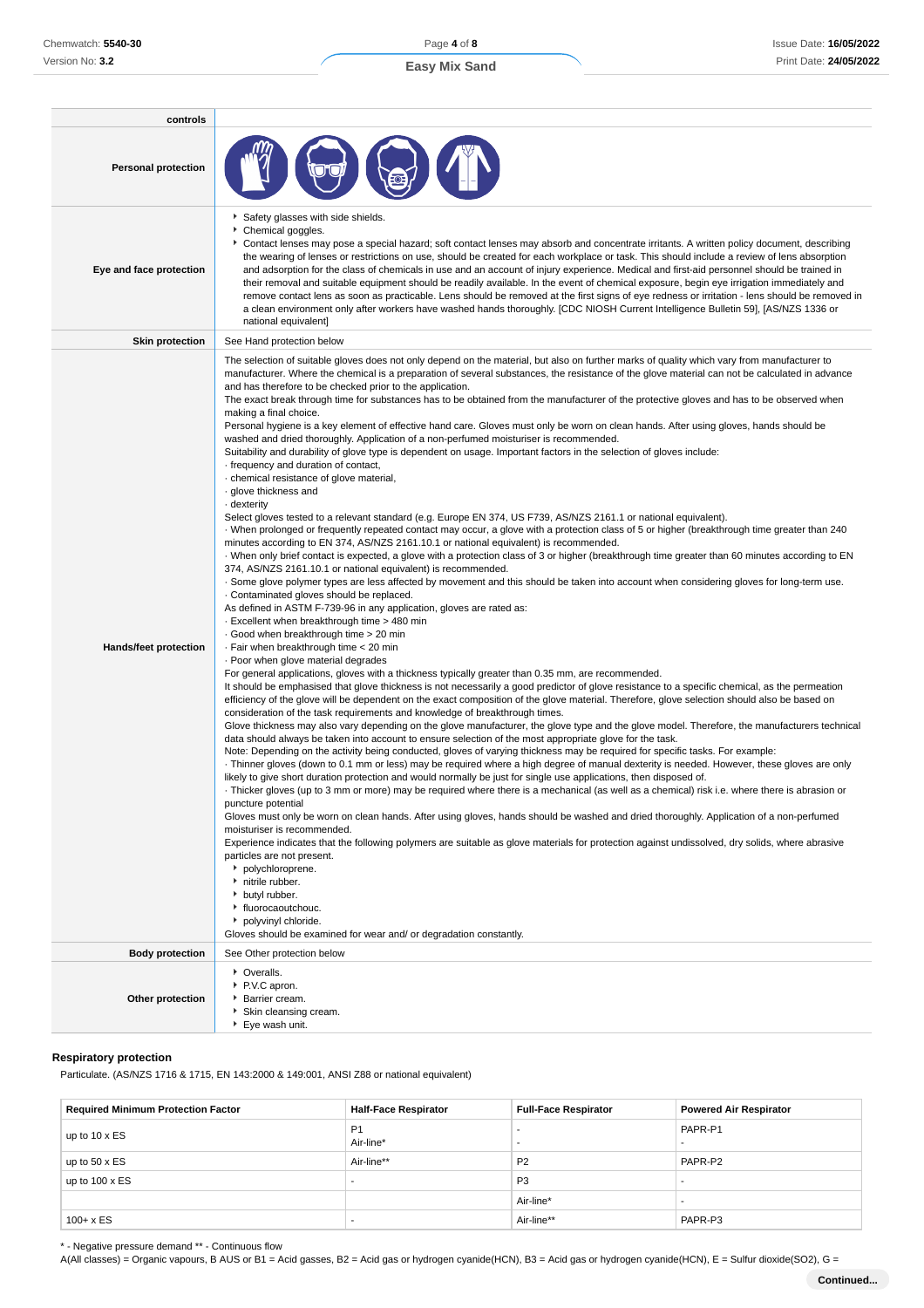Agricultural chemicals, K = Ammonia(NH3), Hg = Mercury, NO = Oxides of nitrogen, MB = Methyl bromide, AX = Low boiling point organic compounds(below 65 degC)

· Respirators may be necessary when engineering and administrative controls do not adequately prevent exposures.

· The decision to use respiratory protection should be based on professional judgment that takes into account toxicity information, exposure measurement data, and frequency and likelihood of the worker's exposure - ensure users are not subject to high thermal loads which may result in heat stress or distress due to personal protective equipment (powered, positive flow, full face apparatus may be an option).

· Published occupational exposure limits, where they exist, will assist in determining the adequacy of the selected respiratory protection. These may be government mandated or vendor recommended.

· Certified respirators will be useful for protecting workers from inhalation of particulates when properly selected and fit tested as part of a complete respiratory protection program. · Where protection from nuisance levels of dusts are desired, use type N95 (US) or type P1 (EN143) dust masks. Use respirators and components tested and approved under appropriate government standards such as NIOSH (US) or CEN (EU)

· Use approved positive flow mask if significant quantities of dust becomes airborne.

· Try to avoid creating dust conditions.

# **SECTION 9 Physical and chemical properties**

# **Information on basic physical and chemical properties**

| Appearance                                      | Sand           |                                            |                |
|-------------------------------------------------|----------------|--------------------------------------------|----------------|
|                                                 |                |                                            |                |
| <b>Physical state</b>                           | Divided Solid  | Relative density (Water = 1)               | Not Available  |
| Odour                                           | Not Available  | Partition coefficient n-octanol<br>/ water | Not Available  |
| Odour threshold                                 | Not Available  | Auto-ignition temperature (°C)             | Not Available  |
| pH (as supplied)                                | Not Applicable | <b>Decomposition temperature</b>           | Not Available  |
| Melting point / freezing point<br>(°C)          | Not Available  | Viscosity (cSt)                            | Not Applicable |
| Initial boiling point and boiling<br>range (°C) | Not Available  | Molecular weight (g/mol)                   | Not Applicable |
| Flash point (°C)                                | Not Applicable | <b>Taste</b>                               | Not Available  |
| <b>Evaporation rate</b>                         | Not Applicable | <b>Explosive properties</b>                | Not Available  |
| Flammability                                    | Not Applicable | <b>Oxidising properties</b>                | Not Available  |
| Upper Explosive Limit (%)                       | Not Applicable | Surface Tension (dyn/cm or<br>$mN/m$ )     | Not Applicable |
| Lower Explosive Limit (%)                       | Not Applicable | <b>Volatile Component (%vol)</b>           | Not Applicable |
| Vapour pressure (kPa)                           | Not Applicable | Gas group                                  | Not Available  |
| Solubility in water                             | Immiscible     | pH as a solution (Not<br>Available%)       | Not Applicable |
| Vapour density (Air = 1)                        | Not Applicable | VOC g/L                                    | Not Applicable |

# **SECTION 10 Stability and reactivity**

| Reactivity                                 | See section 7                                                                                                                        |
|--------------------------------------------|--------------------------------------------------------------------------------------------------------------------------------------|
| <b>Chemical stability</b>                  | • Unstable in the presence of incompatible materials.<br>▶ Product is considered stable.<br>Hazardous polymerisation will not occur. |
| Possibility of hazardous<br>reactions      | See section 7                                                                                                                        |
| <b>Conditions to avoid</b>                 | See section 7                                                                                                                        |
| Incompatible materials                     | See section 7                                                                                                                        |
| <b>Hazardous decomposition</b><br>products | See section 5                                                                                                                        |

# **SECTION 11 Toxicological information**

#### **Information on toxicological effects**

| <b>Inhaled</b>      | The material can cause respiratory irritation in some persons. The body's response to such irritation can cause further lung damage.                                                                                                                                                                                                                                                                                                                                                                                                                                                                                                           |                   |  |
|---------------------|------------------------------------------------------------------------------------------------------------------------------------------------------------------------------------------------------------------------------------------------------------------------------------------------------------------------------------------------------------------------------------------------------------------------------------------------------------------------------------------------------------------------------------------------------------------------------------------------------------------------------------------------|-------------------|--|
| Ingestion           | The material has NOT been classified by EC Directives or other classification systems as "harmful by ingestion". This is because of the lack of<br>corroborating animal or human evidence.<br>Not normally a hazard due to the physical form of product. The material is a physical irritant to the gastro-intestinal tract                                                                                                                                                                                                                                                                                                                    |                   |  |
| <b>Skin Contact</b> | The material is not thought to produce adverse health effects or skin irritation following contact (as classified by EC Directives using animal<br>models). Nevertheless, good hygiene practice requires that exposure be kept to a minimum and that suitable gloves be used in an occupational<br>setting.<br>Open cuts, abraded or irritated skin should not be exposed to this material<br>Entry into the blood-stream, through, for example, cuts, abrasions or lesions, may produce systemic injury with harmful effects. Examine the skin<br>prior to the use of the material and ensure that any external damage is suitably protected. |                   |  |
| Eye                 | This material can cause eye irritation and damage in some persons.                                                                                                                                                                                                                                                                                                                                                                                                                                                                                                                                                                             |                   |  |
| Chronic             | Long-term exposure to respiratory irritants may result in airways disease, involving difficulty breathing and related whole-body problems.                                                                                                                                                                                                                                                                                                                                                                                                                                                                                                     |                   |  |
|                     |                                                                                                                                                                                                                                                                                                                                                                                                                                                                                                                                                                                                                                                |                   |  |
|                     | <b>TOXICITY</b>                                                                                                                                                                                                                                                                                                                                                                                                                                                                                                                                                                                                                                | <b>IRRITATION</b> |  |
| Easy Mix Sand       | Not Available                                                                                                                                                                                                                                                                                                                                                                                                                                                                                                                                                                                                                                  | Not Available     |  |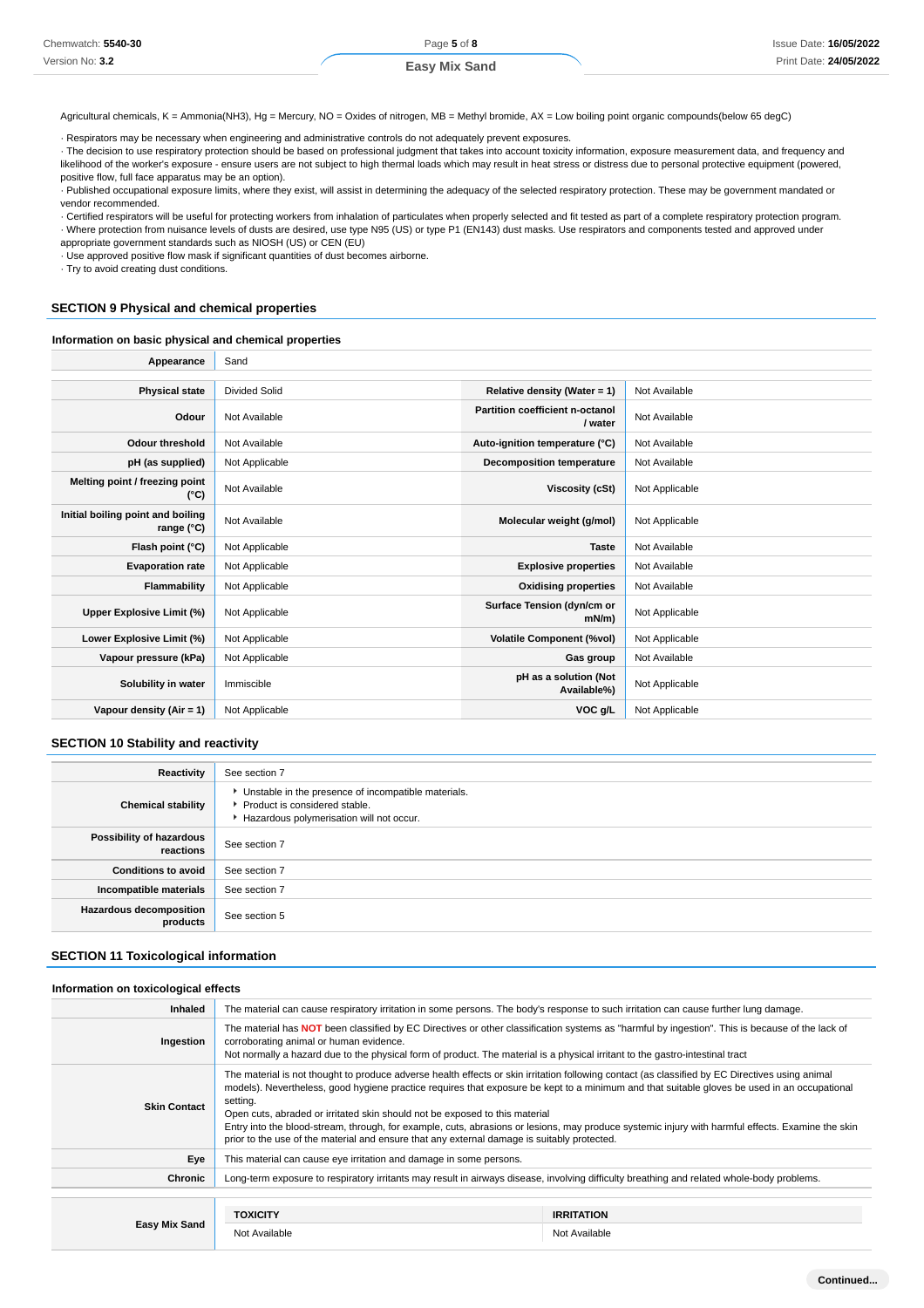**Toxicity**

Legend:  $\blacktriangleright$  - Data either not available or does not fill the criteria for classification

 $\blacktriangleright$  – Data available to make classification

 $\mathbf x$ 

| Legend:                                     | 1. Value obtained from Europe ECHA Registered Substances - Acute toxicity 2.* Value obtained from manufacturer's SDS. Unless otherwise<br>specified data extracted from RTECS - Register of Toxic Effect of chemical Substances |                                 |                       |
|---------------------------------------------|---------------------------------------------------------------------------------------------------------------------------------------------------------------------------------------------------------------------------------|---------------------------------|-----------------------|
|                                             |                                                                                                                                                                                                                                 |                                 |                       |
| <b>Acute Toxicity</b>                       | $\boldsymbol{\times}$                                                                                                                                                                                                           | Carcinogenicity                 | А                     |
| <b>Skin Irritation/Corrosion</b>            | ×                                                                                                                                                                                                                               | Reproductivity                  |                       |
| <b>Serious Eye Damage/Irritation</b>        | $\boldsymbol{\times}$                                                                                                                                                                                                           | <b>STOT - Single Exposure</b>   |                       |
| <b>Respiratory or Skin</b><br>sensitisation | $\boldsymbol{\mathsf{x}}$                                                                                                                                                                                                       | <b>STOT - Repeated Exposure</b> | $\mathbf{\mathsf{x}}$ |

**Mutagenicity Aspiration Hazard Aspiration Hazard** 

# **SECTION 12 Ecological information**

| TOXICITY      |                  |                                        |                                                                                                                                                                                                                                                                                      |                  |                  |
|---------------|------------------|----------------------------------------|--------------------------------------------------------------------------------------------------------------------------------------------------------------------------------------------------------------------------------------------------------------------------------------|------------------|------------------|
|               | Endpoint         | <b>Test Duration (hr)</b>              | <b>Species</b>                                                                                                                                                                                                                                                                       | Value            | Source           |
| Easy Mix Sand | Not<br>Available | Not Available                          | Not Available                                                                                                                                                                                                                                                                        | Not<br>Available | Not<br>Available |
| Legend:       |                  | - Bioconcentration Data 8. Vendor Data | Extracted from 1. IUCLID Toxicity Data 2. Europe ECHA Registered Substances - Ecotoxicological Information - Aquatic Toxicity 4. US EPA,<br>Ecotox database - Aquatic Toxicity Data 5. ECETOC Aquatic Hazard Assessment Data 6. NITE (Japan) - Bioconcentration Data 7. METI (Japan) |                  |                  |

Microbial methylation plays important roles in the biogeochemical cycling of the metalloids and possibly in their detoxification. Many microorganisms (bacteria, fungi, and yeasts) and animals are now known to biomethylate arsenic, forming both volatile (e.g., methylarsines) and nonvolatile (e.g., methylarsonic acid and dimethylarsinic acid) compounds. Antimony and bismuth, also undergo biomethylation to some extent. Trimethylstibine formation by microorganisms is now well established, but this process apparently does not occur in animals. Formation of trimethylbismuth by microorganisms has been reported in a few cases.

For Amorphous Silica: Amorphous silica is chemically and biologically inert. It is not biodegradable.

Aquatic Fate: Due to its insolubility in water there is a separation at every filtration and sedimentation process. On a global scale, the level of man-made synthetic amorphous silicas (SAS) represents up to 2.4% of the dissolved silica naturally present in the aquatic environment and untreated SAS have a relatively low water solubility and an extremely low vapour pressure. Biodegradability in sewage treatment plants or in surface water is not applicable to inorganic substances like SAS.

Terrestrial Fate: Crystalline and/or amorphous silicas are common on the earth in soils and sediments, and in living organisms (e.g. diatoms), but only the dissolved form is bioavailable. On the basis of these properties it is expected that SAS released into the environment will be distributed mainly into soil/sediment. Surface treated silica will be wetted then adsorbed onto soils and sediments.

Atmospheric Fate: SAS is not expected to be distributed into the air if released.

Ecotoxicity: SAS is not toxic to environmental organisms (apart from physical desiccation in insects). SAS presents a low risk for adverse effects to the environment. For Silica:

Environmental Fate: Most documentation on the fate of silica in the environment concerns dissolved silica, in the aquatic environment, regardless of origin, (man-made or natural), or structure, (crystalline or amorphous).

Terrestrial Fate: Silicon makes up 25.7% of the Earth's crust, by weight, and is the second most abundant element, being exceeded only by oxygen. Silicon is not found free in nature, but occurs chiefly as the oxide and as silicates. Once released into the environment, no distinction can be made between the initial forms of silica.

Aquatic Fate: At normal environmental pH, dissolved silica exists exclusively as monosilicic acid. At pH 9.4, amorphous silica is highly soluble in water. Crystalline silica, in the form of quartz, has low solubility in water. Silicic acid plays an important role in the biological/geological/chemical cycle of silicon, especially in the ocean. Marine organisms such as diatoms, silicoflagellates and radiolarians use silicic acid in their skeletal structures and their skeletal remains leave silica in sea sediment

Ecotoxicity: Silicon is important to plant and animal life and is practically non-toxic to fish including zebrafish, and Daphnia magna water fleas.

#### **DO NOT** discharge into sewer or waterways.

#### **Persistence and degradability**

| , croistenee and aegradability   |                                       |                                       |
|----------------------------------|---------------------------------------|---------------------------------------|
| Ingredient                       | Persistence: Water/Soil               | Persistence: Air                      |
|                                  | No Data available for all ingredients | No Data available for all ingredients |
|                                  |                                       |                                       |
| <b>Bioaccumulative potential</b> |                                       |                                       |
| Ingredient                       | <b>Bioaccumulation</b>                |                                       |
|                                  | No Data available for all ingredients |                                       |
|                                  |                                       |                                       |
| <b>Mobility in soil</b>          |                                       |                                       |
| Ingredient                       | <b>Mobility</b>                       |                                       |
|                                  | No Data available for all ingredients |                                       |

### **SECTION 13 Disposal considerations**

| Recycle wherever possible or consult manufacturer for recycling options.                                                                            | Waste treatment methods |                                                             |
|-----------------------------------------------------------------------------------------------------------------------------------------------------|-------------------------|-------------------------------------------------------------|
| Product / Packaging disposal<br>Bury residue in an authorised landfill.<br>Recycle containers if possible, or dispose of in an authorised landfill. |                         | Consult State Land Waste Management Authority for disposal. |

# **SECTION 14 Transport information**

# **Labels Required**

**Marine Pollutant** NO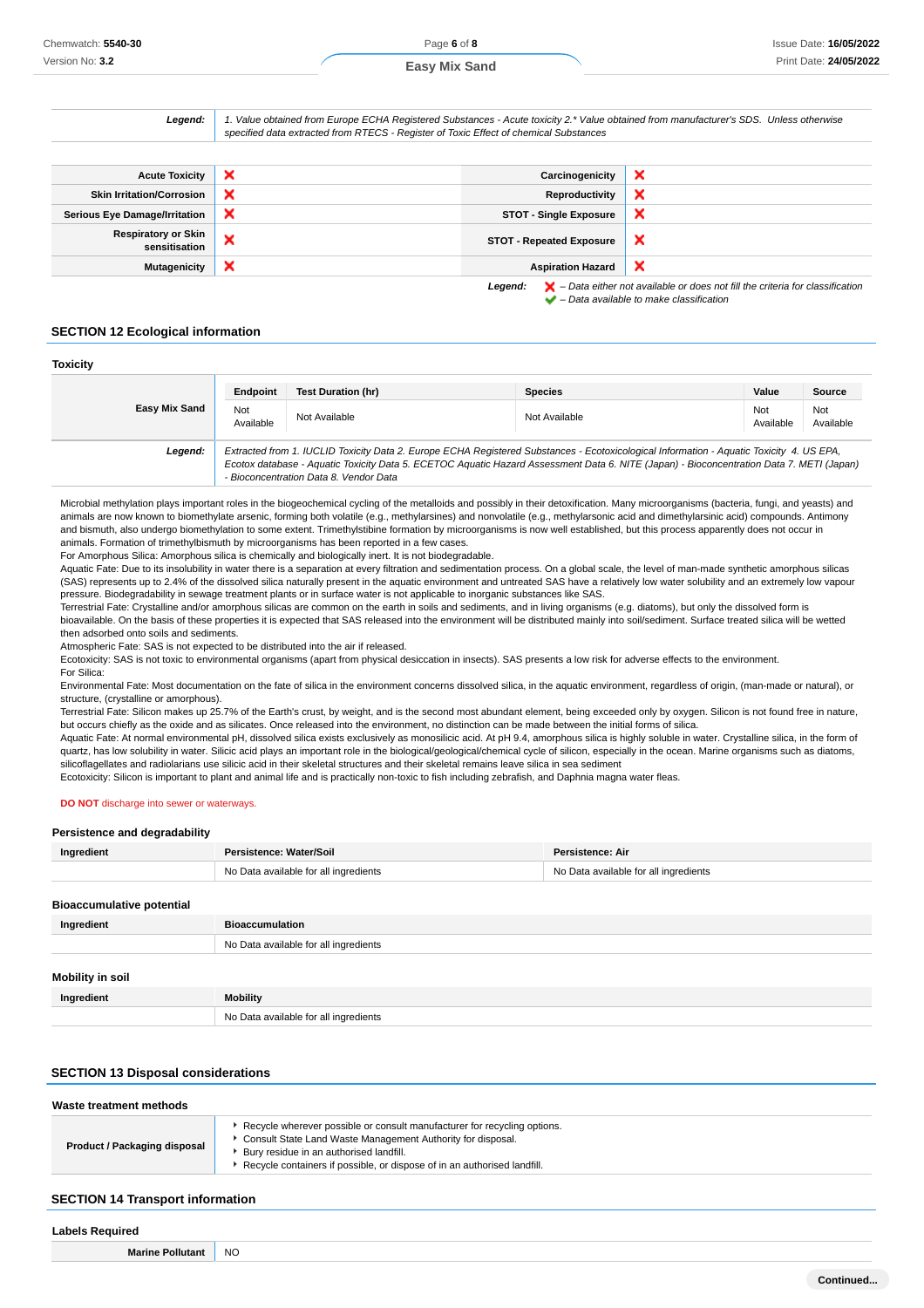**HAZCHEM** Not Applicable

**Land transport (ADG): NOT REGULATED FOR TRANSPORT OF DANGEROUS GOODS**

**Air transport (ICAO-IATA / DGR): NOT REGULATED FOR TRANSPORT OF DANGEROUS GOODS**

#### **Sea transport (IMDG-Code / GGVSee): NOT REGULATED FOR TRANSPORT OF DANGEROUS GOODS**

**Transport in bulk according to Annex II of MARPOL and the IBC code**

Not Applicable

**Transport in bulk in accordance with MARPOL Annex V and the IMSBC Code**

| Drod. | Group |
|-------|-------|
|       |       |

**Transport in bulk in accordance with the ICG Code**

**Product name Ship Type** 

# **SECTION 15 Regulatory information**

# **Safety, health and environmental regulations / legislation specific for the substance or mixture**

#### **National Inventory Status**

| <b>National Inventory</b>                          | <b>Status</b>                                                                                                                                                                                     |
|----------------------------------------------------|---------------------------------------------------------------------------------------------------------------------------------------------------------------------------------------------------|
| Australia - AIIC / Australia<br>Non-Industrial Use | Not Available                                                                                                                                                                                     |
| Canada - DSL                                       | Not Available                                                                                                                                                                                     |
| Canada - NDSL                                      | Not Available                                                                                                                                                                                     |
| China - IECSC                                      | Not Available                                                                                                                                                                                     |
| Europe - EINEC / ELINCS / NLP                      | Not Available                                                                                                                                                                                     |
| Japan - ENCS                                       | Not Available                                                                                                                                                                                     |
| Korea - KECI                                       | Not Available                                                                                                                                                                                     |
| New Zealand - NZIoC                                | Not Available                                                                                                                                                                                     |
| Philippines - PICCS                                | Not Available                                                                                                                                                                                     |
| <b>USA - TSCA</b>                                  | Not Available                                                                                                                                                                                     |
| Taiwan - TCSI                                      | Not Available                                                                                                                                                                                     |
| Mexico - INSQ                                      | Not Available                                                                                                                                                                                     |
| Vietnam - NCI                                      | Not Available                                                                                                                                                                                     |
| Russia - FBEPH                                     | Not Available                                                                                                                                                                                     |
| Legend:                                            | Yes = All CAS declared ingredients are on the inventory<br>No = One or more of the CAS listed ingredients are not on the inventory. These ingredients may be exempt or will require registration. |

#### **SECTION 16 Other information**

| п. | . |
|----|---|
|    |   |

#### **SDS Version Summary**

| Version    | Date of Update | <b>Sections Updated</b>        |
|------------|----------------|--------------------------------|
| v.         | 16/05/2022     | Classification. Name           |
| -3.2<br>◡. | 25/05/2022     | Classification, Synonyms, Name |

#### **Other information**

Classification of the preparation and its individual components has drawn on official and authoritative sources as well as independent review by the Chemwatch Classification committee using available literature references.

The SDS is a Hazard Communication tool and should be used to assist in the Risk Assessment. Many factors determine whether the reported Hazards are Risks in the workplace or other settings. Risks may be determined by reference to Exposures Scenarios. Scale of use, frequency of use and current or available engineering controls must be considered.

#### **Definitions and abbreviations**

PC-TWA: Permissible Concentration-Time Weighted Average PC-STEL: Permissible Concentration-Short Term Exposure Limit IARC: International Agency for Research on Cancer ACGIH: American Conference of Governmental Industrial Hygienists STEL: Short Term Exposure Limit TEEL: Temporary Emergency Exposure Limit。 IDLH: Immediately Dangerous to Life or Health Concentrations ES: Exposure Standard OSF: Odour Safety Factor NOAEL :No Observed Adverse Effect Level LOAEL: Lowest Observed Adverse Effect Level TLV: Threshold Limit Value

LOD: Limit Of Detection